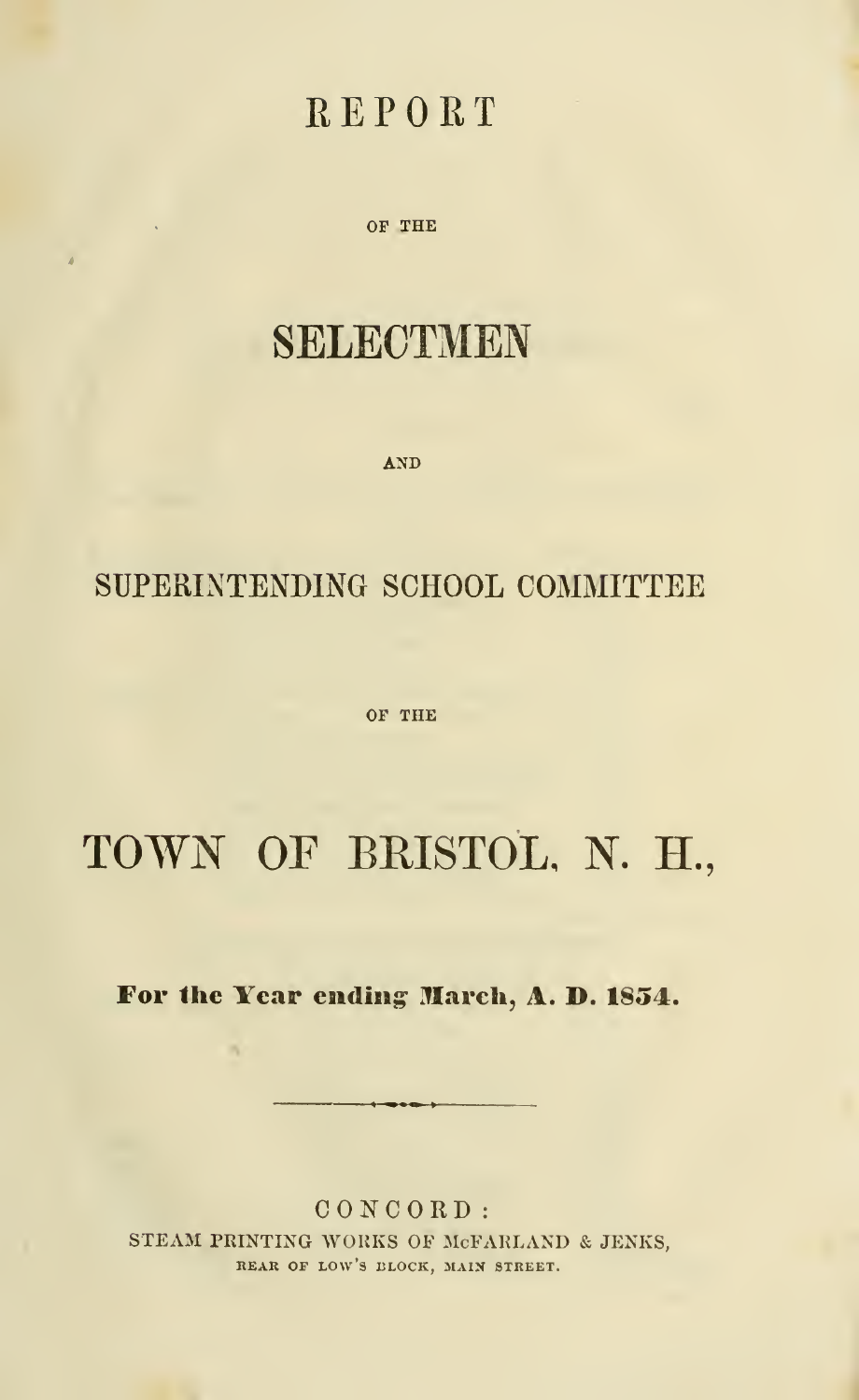÷,

# **DOMA** COLOR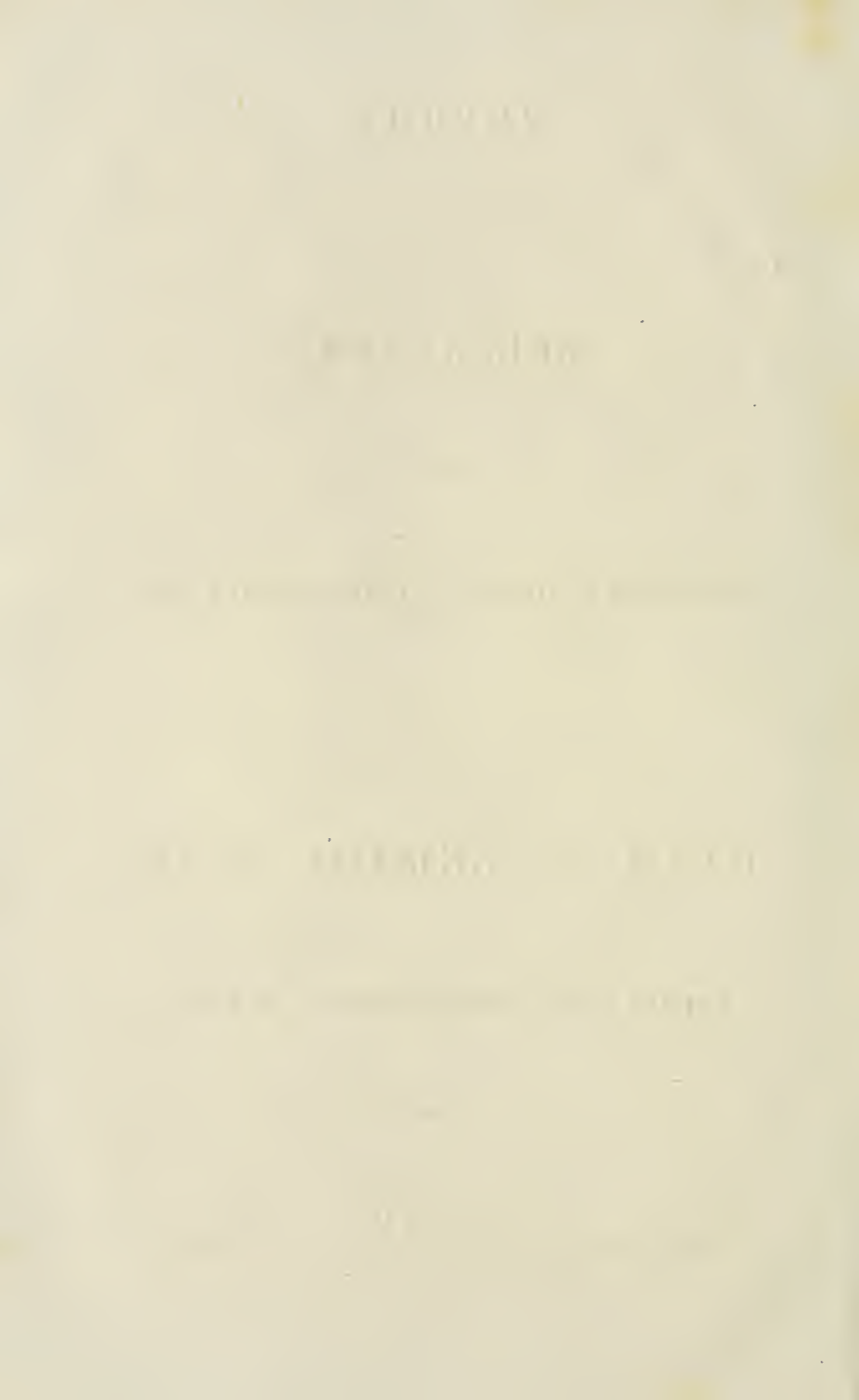## SELECTMEN'S ACCOUNTS.

### The Scleetmen credit the Town for the year ending March, 1854, as follows:

| By list of taxes assessed in April, 1853,        | \$1515.99 |
|--------------------------------------------------|-----------|
| June 6, 1853. School house tax in dist. No. 3,   | 259.70    |
| Highway tax paid in money,                       | 209.84    |
| Literary fund for 1853,                          | 48.87     |
| Railroad tax for 1853,                           | 127.40    |
| Non-resident highway,                            | 12.08     |
| March 9, '53. Cash of Reuben Rollins, eollector, | 230.04    |
| Cash on C. P. Fellows' note,                     | 134.24    |
| County pauper claim,                             | 47.00     |
| Cash on Gilman Ingalls, Jr.'s note,              | 100.00    |
| Cash of the selectmen of Pittsfield,             | 7.60      |
| Cash on Dan'l Hoyt's account,                    | 1.00      |
| Cash on Dan'l Sleeper's note,                    | 3.90      |
| Cash for services of Elijah Trewell,             | 10.00     |
| Cash for the use of town hall,                   | 1.00      |
| Money in the treasury, last Report,              | 308.45    |
|                                                  | \$3017.11 |

### DISBURSEMENTS BY THE SELECTMEN.

Paid for support of Schools.

|               |                    | June 25. Dist. No. 1. Paid Arial Diekinson, | \$20.60 |                      |
|---------------|--------------------|---------------------------------------------|---------|----------------------|
|               | $\epsilon\epsilon$ | 2. Paid J. S. Chase,                        | 117.96  |                      |
|               | 66                 | 3. Paid Oren Nelson,                        | 32.90   |                      |
| Nov. 26.      | 66                 | 4. Paid J. M. R. Emmons,                    | 24.23   |                      |
|               | 66                 | 5. Paid Gustavus Emmons,                    | 44.01   |                      |
|               | 66                 | 6. Paid Timothy Chandler,                   | 38.02   |                      |
| Sept. 24.     | $66 -$             | 7. Paid Seth Spencer,                       | 12.76   |                      |
| June 6.       | 46                 | 8. Paid P. S. Drake,                        | 38.94   |                      |
| Nov. 26.      | 66                 | 9. Paid Walter Haywood,                     | 41.64   |                      |
| July 30.      | 66 <sub>1</sub>    | 10. Paid J. B. Favor,                       | 104.56  |                      |
| June $25.$    |                    | " 11. Paid D. B. Bartlett,                  | 44.31   |                      |
| Jan. 6, 1854. |                    | Paid Peter Whittemore,                      | 2.37    |                      |
|               |                    |                                             |         | $\sim$ $\sim$ $\sim$ |

\$522.30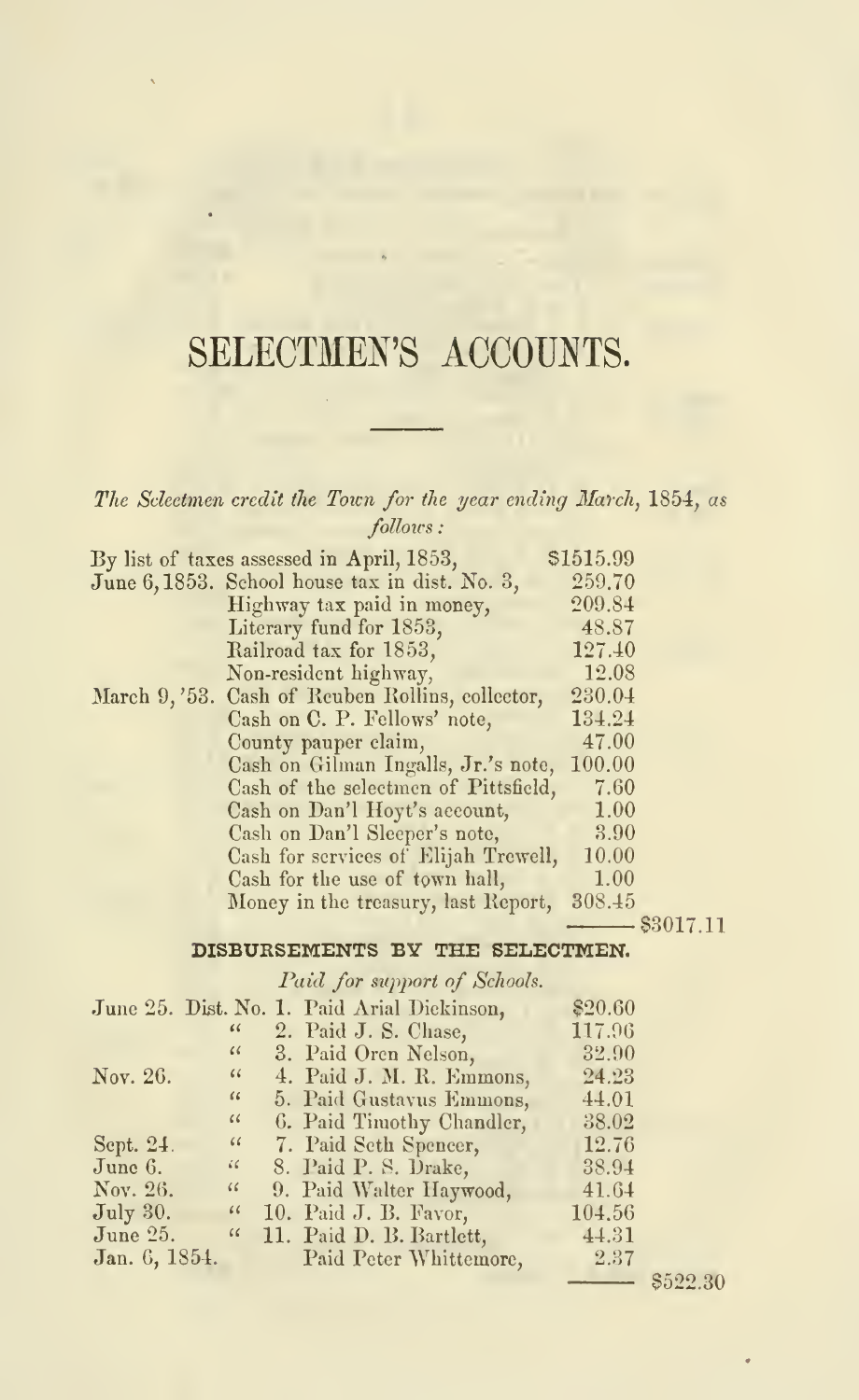### School House Money.

Dec. 31. Paid building committee, school house money,

\$250.00

 $\mathbb{R}$ 

### Repairing Highways and Bridges.

|                             | March 26,'53. Paid J. B. Favor, for lumber, | \$6.27   |          |
|-----------------------------|---------------------------------------------|----------|----------|
| June $25.$                  | Paid Hosea Ballou, for labor,               | 15.00    |          |
|                             | Paid F. Kidder, for labor,                  | 7.00     |          |
| July 30.                    | J. S. Chase, for serving road notices,      | 1.00     |          |
|                             | Paid Thomas Holt, for damage in             |          |          |
|                             | crossing his land,                          | $3.00\,$ |          |
| Aug. 1.                     | S. C. Brown, for land damages,              | 60.00    |          |
| Sept. 24.                   | D. S. Mason, for labor,                     | 6.88     |          |
|                             | Moses Cheney, for damage in cross-          |          |          |
|                             | ing his land,                               | $2.00\,$ |          |
| Oct. 3.                     | D. C. Willey, for building road,            | 39.60    |          |
| Oct. 29.                    | John A Fuller, for labor on highway,        | 1.12     |          |
|                             | Alpheus Edgerly, for labor on highway,      | 2.90     |          |
|                             | A. P. Smith, for land damage,               | 12.00    |          |
| Dec. 21.                    | Walter Haywood, for lumber, and la-         |          |          |
|                             | bor on highway,                             | 10.73    |          |
|                             | B. Q. Fellows, for labor on highway,        | 2.25     |          |
| Dec. 31.                    | Joseph Kidder, for labor and damages        |          |          |
|                             | on highway,                                 | 5.50     |          |
|                             | Dearbon & Kidder, for lumber for            |          |          |
|                             | highway,                                    | 73.48    |          |
|                             | Aaron Sleeper, for labor on highway,        | 3.50     |          |
|                             | Uriah Wells, for lumber for highway,        | 21.21    |          |
|                             | Joseph Kidder, for land damages,            | 3.00     |          |
|                             | Joseph Rollens, for lumber for highway,     | 1.94     |          |
|                             | P. S. Drake, for labor,                     | $7.50\,$ |          |
|                             | Aaron Kidder, for labor,                    | 3.25     |          |
|                             | D. S. Fowler, for labor,                    | 2.75     |          |
|                             | F. Bartlett, money paid,                    | 1.79     |          |
|                             | Josiah Mason, for labor,                    | $2.00\,$ |          |
|                             | J. W. Sanborn, for lumber,                  | $2.70\,$ |          |
|                             | D. B. Bartlett, for labor,                  | 4.00     |          |
|                             | John S. Gale, for land damage,              | 9.00     |          |
|                             | Wm. Chase, for lumber,                      | 5.52     |          |
|                             | Joseph Moor, for labor,                     | 2.76     |          |
|                             | $\mathcal{C}$<br>R. M. Mason,               | 12.00    |          |
|                             | $\epsilon$<br>John Robie,                   | 2.50     |          |
|                             | $\epsilon$<br>and lumber,<br>Calvin Swett,  | 9.22     |          |
| Feb. 25, 1854. Asa Darling, | $\epsilon$                                  | 7.76     |          |
|                             | $\zeta\zeta$<br>Hosea Ballou,               | 8.48     |          |
|                             | J. M. R. Emmons, for lumber,                | 1.20     |          |
|                             | Bartlett & Taylor, for labor,               | $1.00\,$ |          |
|                             |                                             |          | \$361.81 |

Abatement of Taxes.<br>1851. Paid J. S. Chase,  $$2.40$ 

 $\overline{4}$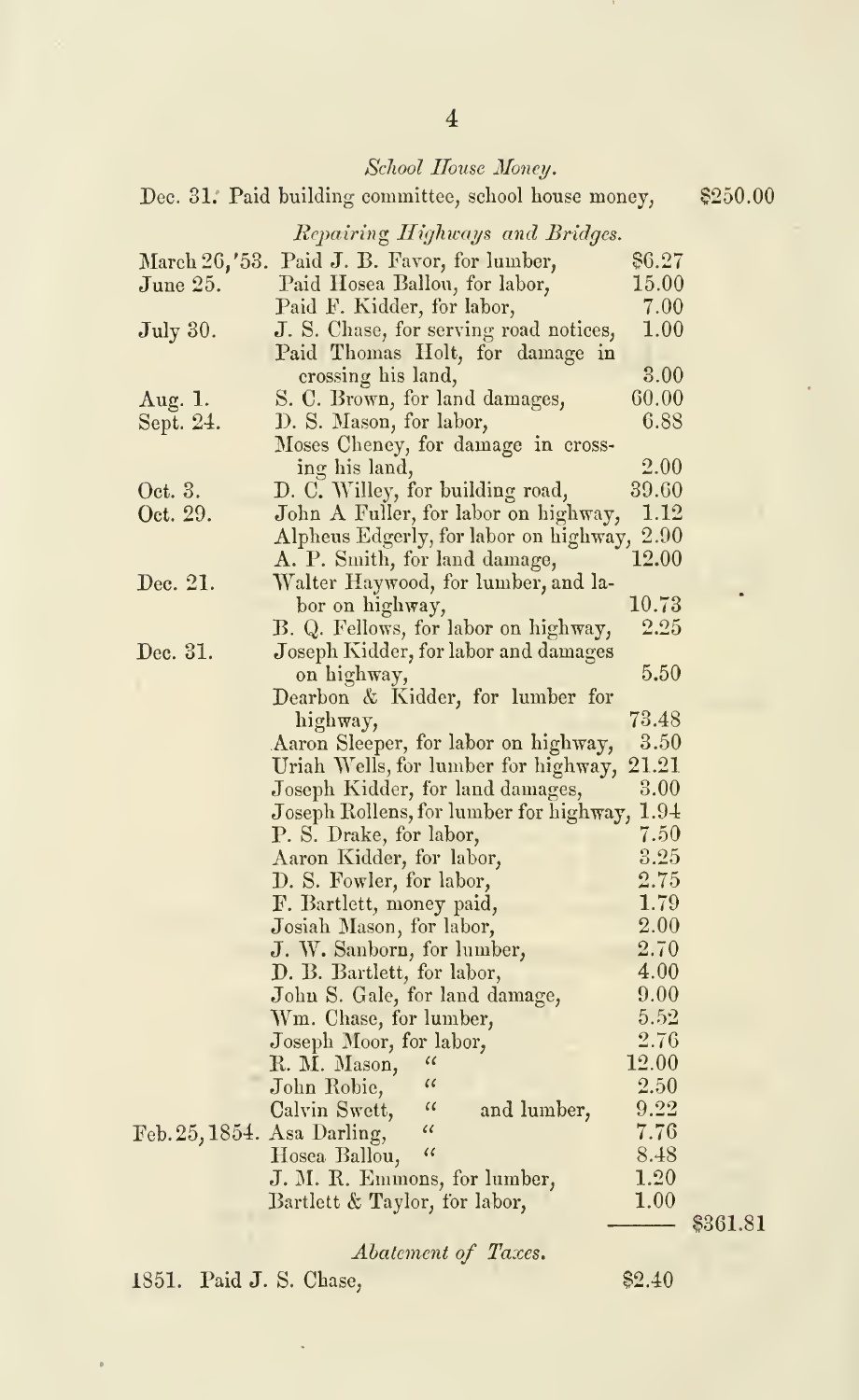| 1852.              | Reuben Rollins,                                                            | 13.68        |           |
|--------------------|----------------------------------------------------------------------------|--------------|-----------|
|                    | J. S. Nelson, for error in valuation,                                      | .79          |           |
|                    | $\epsilon$<br>F. Kidder,                                                   | .42          |           |
|                    | $\mathcal{C}$<br>$\mathfrak{c}\mathfrak{c}$<br>Hiram Heath,                | .52          |           |
| 1851.              | Dan'l Tyrrill,                                                             | $.52\,$      |           |
|                    |                                                                            |              | \$18.33   |
|                    | County Claims.                                                             |              |           |
|                    | Feb. 25, 1854. Paid M. C. Hoyt, for medical atten-                         |              |           |
|                    | dance upon A. Hutchinson,                                                  | $1.50\,$     |           |
|                    | Attendance on T. Tilton,<br>Solomon Cavis, for goods furnished             | 21.00        |           |
|                    | for J. Tilton,                                                             | 1.23         |           |
|                    | J. S. Chase, medical attendance on                                         |              |           |
|                    | J. Tilton,                                                                 | 4.50         |           |
|                    | M. C. Sawyer, for articles furnished                                       |              |           |
|                    | for T. Tilton,                                                             | 4.09         |           |
|                    |                                                                            |              | $32.32\,$ |
|                    | Support of the Poor.                                                       |              |           |
|                    | Mar. 29, 1853. Paid Jonathan Merrill, for hay for                          |              |           |
|                    | A. Hutchinson,                                                             | $2.80\,$     |           |
|                    | D. B. Bartlett, for the support of                                         |              |           |
|                    | Mary Ann Gurdy,                                                            | 5.50         |           |
|                    | For the support of Lydia Glidden at                                        |              |           |
|                    | the Asylum,                                                                | 83.79        |           |
|                    | Asa Darling, for the board of Polly                                        |              |           |
|                    | Simonds 94 weeks,                                                          | $19.00\,$    |           |
| Jan. 28.<br>$\,66$ | Joseph Rollins, for wood for D. Eaton,<br>J. K. George, for rent of place, | .85<br>20.00 |           |
|                    | Wm. Chase, for goods delivered to                                          |              |           |
|                    | Mr. Brock,                                                                 | 1.43         |           |
|                    | Warren White, for shoes for Polly                                          |              |           |
|                    | Lowell, 1852,                                                              | 1.25         |           |
| Feb. 25.<br>66     | M. C. Hoyt, for medical attendance                                         |              |           |
|                    | by contract,                                                               | 9.00         |           |
|                    | Charlotte Sargent, for boarding and                                        |              |           |
|                    | nursing Polly Simonds,                                                     | 70.00        |           |
|                    | Asa Darling, for clothing Polly Si-                                        |              |           |
| 66                 | monds,                                                                     | 1.80         |           |
| March 4.           | Solomon Cavis, for goods for D.<br>Eaton,                                  | 22.98        |           |
|                    | Solomon Cavis, for Stephen Simons,                                         | 8.54         |           |
|                    | Paid Solomon Cavis, for goods for                                          |              |           |
|                    | Mr. Brock,                                                                 | 6.17         |           |
|                    | Solomon Cavis, for goods for Mr. Si-                                       |              |           |
|                    | monds,                                                                     | 3.33         |           |
|                    | Bartlett & Taylor, for goods for D.                                        |              |           |
|                    | Eaton,                                                                     | 5.61         |           |
|                    | Bartlett & Taylor, for goods for Ste-                                      |              |           |
|                    | phen Simonds,                                                              | $1.62\,$     |           |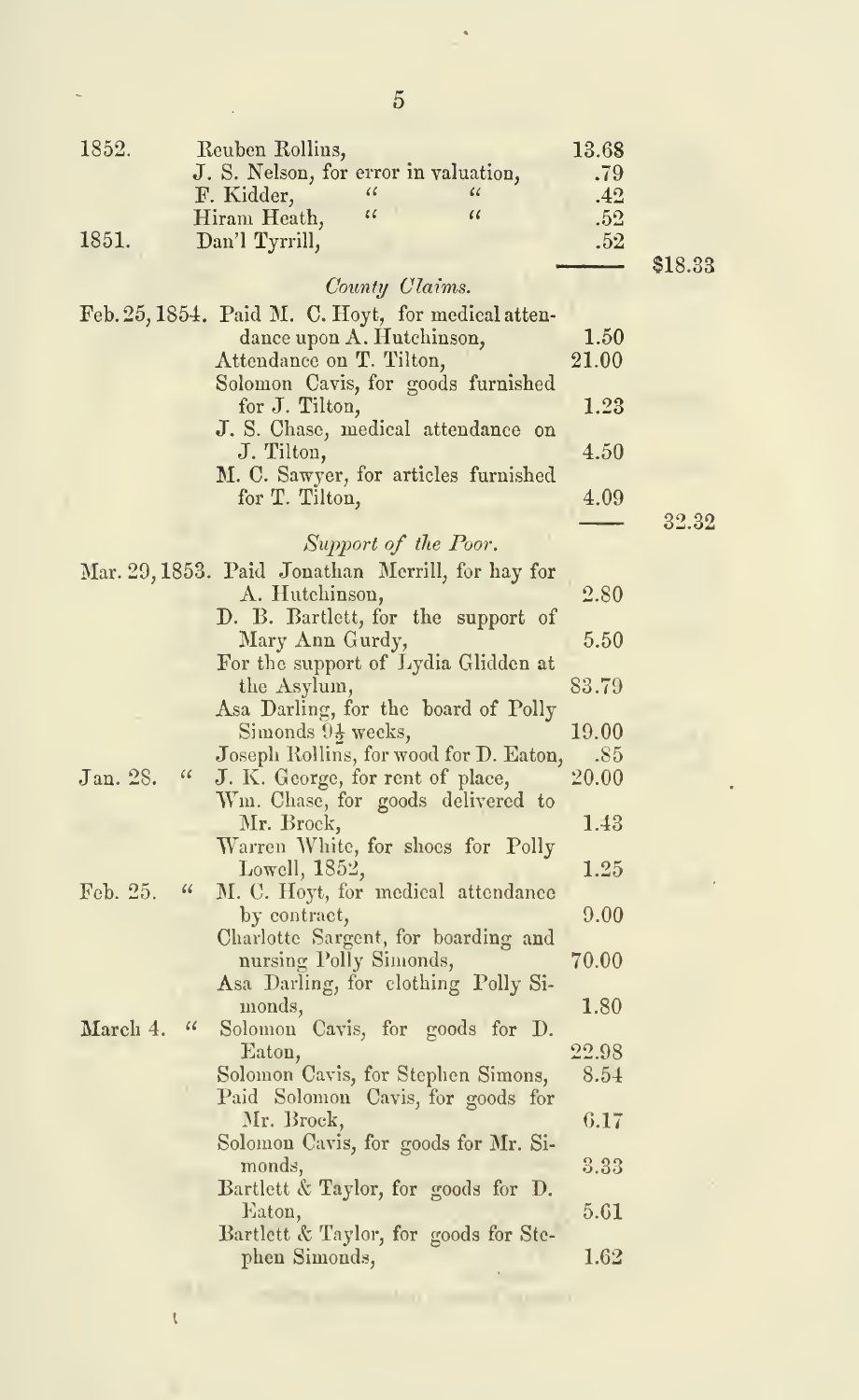|                                  | Gilman Sanborn, for the support of                      |               |        |
|----------------------------------|---------------------------------------------------------|---------------|--------|
|                                  | Polly Lowell,                                           | 40.00         |        |
|                                  | J. D. Prescott, for the support of C.                   |               |        |
|                                  | Ashton,                                                 | 5.87          |        |
|                                  | Current Expenses.                                       |               | 309.54 |
|                                  | Mar. 16, 1853. Paid for printing reports, 1852,         | $16.25\,$     |        |
|                                  | D. B. Bartlett, for invoice and col-                    |               |        |
|                                  | lector's book,                                          | $1.40\,$      |        |
|                                  | Robert Smith, for grave-stones for                      |               |        |
|                                  | Thomas Fuller and wife,                                 | $25.00\,$     |        |
| August 7, "                      | County school com'r, for teachers'                      |               |        |
|                                  | institute,                                              | $10.98\,$     |        |
|                                  | J. T. Sanborn, for enrolling soldiers,                  | $3.00\,$      |        |
| $\epsilon\,\epsilon$<br>Dec. 31, | Robert Smith, for services as agent                     |               |        |
|                                  |                                                         | 4.00          |        |
|                                  | and surveying,<br>Calvin Swett, for paid for use of the |               |        |
|                                  |                                                         | 6.50          |        |
|                                  | town,<br>D. E. Everett, for enrolling soldiers,         | $2.00\,$      |        |
|                                  | Bartlett & Taylor, for stationery,                      | $1.00\,$      |        |
|                                  | F. Bartlett, for freight of guns, &c.,                  | $\ldots 2.00$ |        |
|                                  |                                                         | 2.13          |        |
|                                  | M. C. Sawyer, for stationery,                           | 6.25          |        |
|                                  | J. P. Prescott, for horse hire,                         |               |        |
|                                  | N. B. Bryant, for money paid and                        |               |        |
|                                  | services as attorney in the Tyrrell                     | $31.00\,$     |        |
| March 29. $\%$                   | case,                                                   | 319.90        |        |
| $\epsilon$                       | Caleb Whittemore's note,                                | 189.70        |        |
| Nov.                             | State treasurer,                                        | 277.71        |        |
|                                  | <b>County</b><br>Outstanding orders of 1853,            | 65.80         |        |
|                                  |                                                         |               | 964.62 |
|                                  | Town Officers' Bills.                                   |               |        |
|                                  |                                                         |               |        |
|                                  | Mar. 4, 1854. Paid G. M. Cavis, for services as         |               |        |
|                                  | town clerk,                                             | $15.00\,$     |        |
|                                  | Levi Locke, for collecting taxes,                       | $24.39\,$     |        |
|                                  | D. B. Bartlett, services as selectman, 30.00            |               |        |
|                                  | Calvin Swett, for services as selectman, 33.84          |               |        |
|                                  | F. Bartlett, for services as selectman, 29.18           |               |        |
|                                  | Solomon Cavis, for treasurer,                           | 15.00         |        |
|                                  |                                                         |               | 147.41 |
|                                  | March, 1854. Estimated Debts against the Town.          |               |        |
|                                  | Miss Whittemore's note,                                 | 180.03        |        |
|                                  | J. M. R. Emmons' note,                                  | 194.67        |        |
|                                  | Aaron Kidder, outstanding bill,                         | 50.00         |        |
|                                  | Charlotte Sargent, outstanding bill                     |               |        |
|                                  | for the support of the poor,                            | $20.00\,$     |        |
|                                  | Asa Darling's claim, about                              | 62.00         |        |
|                                  | Mary Moor's claim for boarding                          |               |        |
|                                  | Thomas Tilton, county pauper,                           |               |        |
|                                  | unsettled.                                              |               |        |
|                                  | George Tenney, outstanding order,                       | 30.00         |        |
|                                  |                                                         |               |        |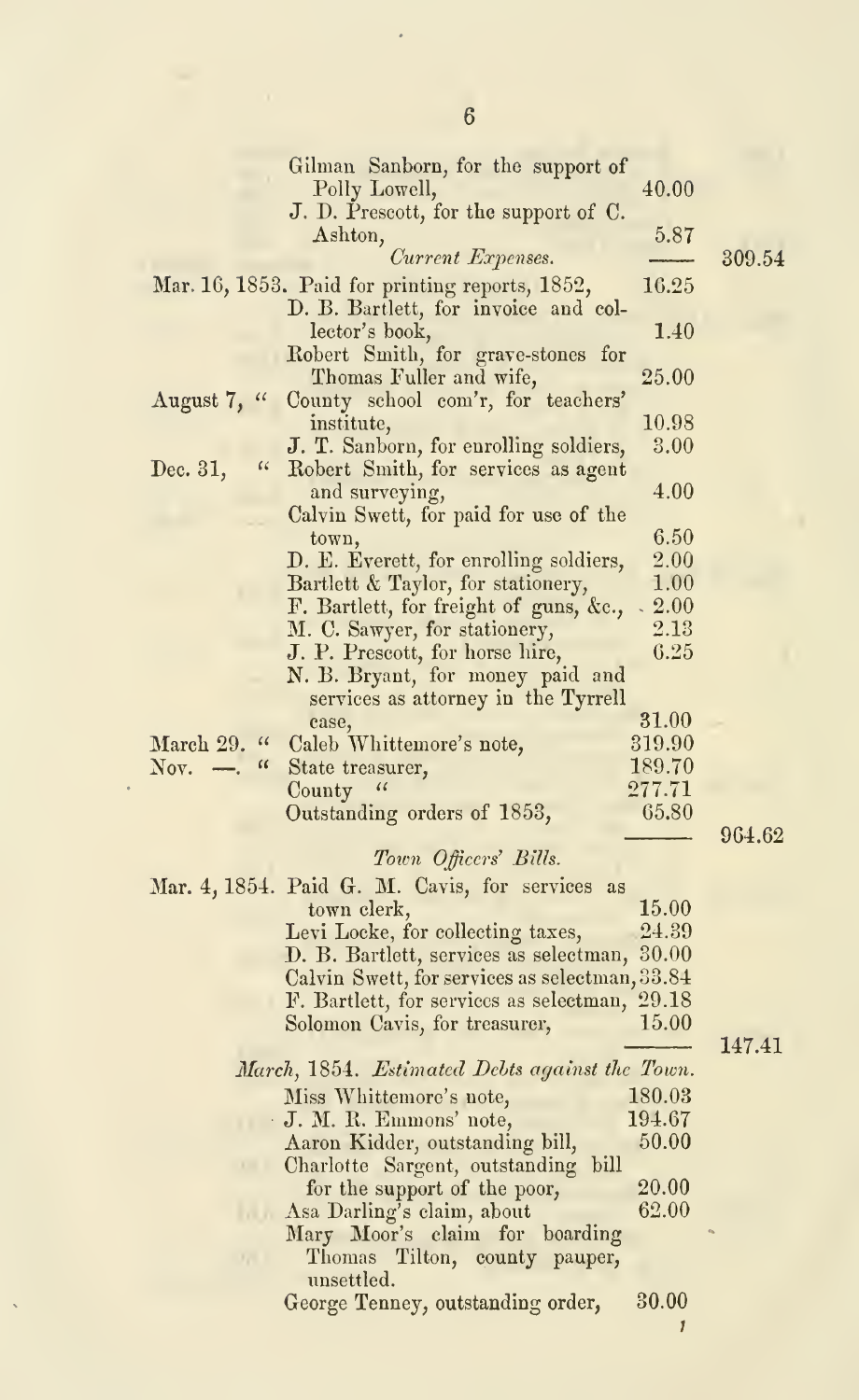| School money unappropriated in Dist.                    |                                  |  |                              |                             |           |
|---------------------------------------------------------|----------------------------------|--|------------------------------|-----------------------------|-----------|
|                                                         | No. $2,$                         |  |                              | 3.45                        |           |
|                                                         |                                  |  |                              |                             | 540.15    |
| Schedule of Notes and Claims due the Town, March, 1854. |                                  |  |                              |                             |           |
| Names.                                                  | Dates.                           |  | Prin.                        | Int.                        | Am't Due. |
| Reuben Lowell,                                          | June 22, 1843,                   |  | \$150.00                     | \$129.37                    | 279.37    |
| Timothy Wiggins,                                        | Oct. 31, 1849,                   |  | 9.00                         | 2.52                        | 11.52     |
| Benj. Cass,                                             | Feb. 26, 1853,                   |  | 26.00                        | 1.56                        | 27.56     |
| Abbot Lovejoy,                                          | Mar. 6, 1853,                    |  | 8.00                         | .48                         | 8.48      |
| D. B. Bartlett,                                         | Aug. 2, 1853,                    |  | 100.00                       | 3.00                        | 103.00    |
|                                                         |                                  |  | County Pauper Claim, \$32.32 |                             |           |
|                                                         | Mary Moor's bill, unsettled.     |  |                              |                             |           |
|                                                         | Money in collector's hands,      |  |                              | \$119.47                    |           |
|                                                         | Money in the treasury,           |  |                              | 14.00                       |           |
| Railroad tax,                                           |                                  |  |                              | 127.40                      |           |
|                                                         |                                  |  |                              | 48.87                       |           |
| Literary fund,                                          |                                  |  |                              |                             |           |
|                                                         | Reuben Rollins' tax of 1852,     |  |                              | 4.50                        |           |
|                                                         | Amount of claims of the town,    |  |                              |                             | \$776.49  |
|                                                         | Amount of the debts of the town, |  |                              |                             | 540.15    |
|                                                         |                                  |  |                              |                             |           |
|                                                         | Balance in favor of the town,    |  |                              |                             | 236.34    |
| Which is respectfully submitted.                        |                                  |  |                              |                             |           |
|                                                         |                                  |  |                              | D. B. BARTLETT, ) Selectmen |           |
|                                                         |                                  |  | CALVIN. SWETT,               |                             |           |
|                                                         |                                  |  | F. BARTLETT,                 |                             | Bristol.  |
| $Pwidth = Ntotal$ $7 - 1951$                            |                                  |  |                              |                             |           |

Bristol, March 7, 1854.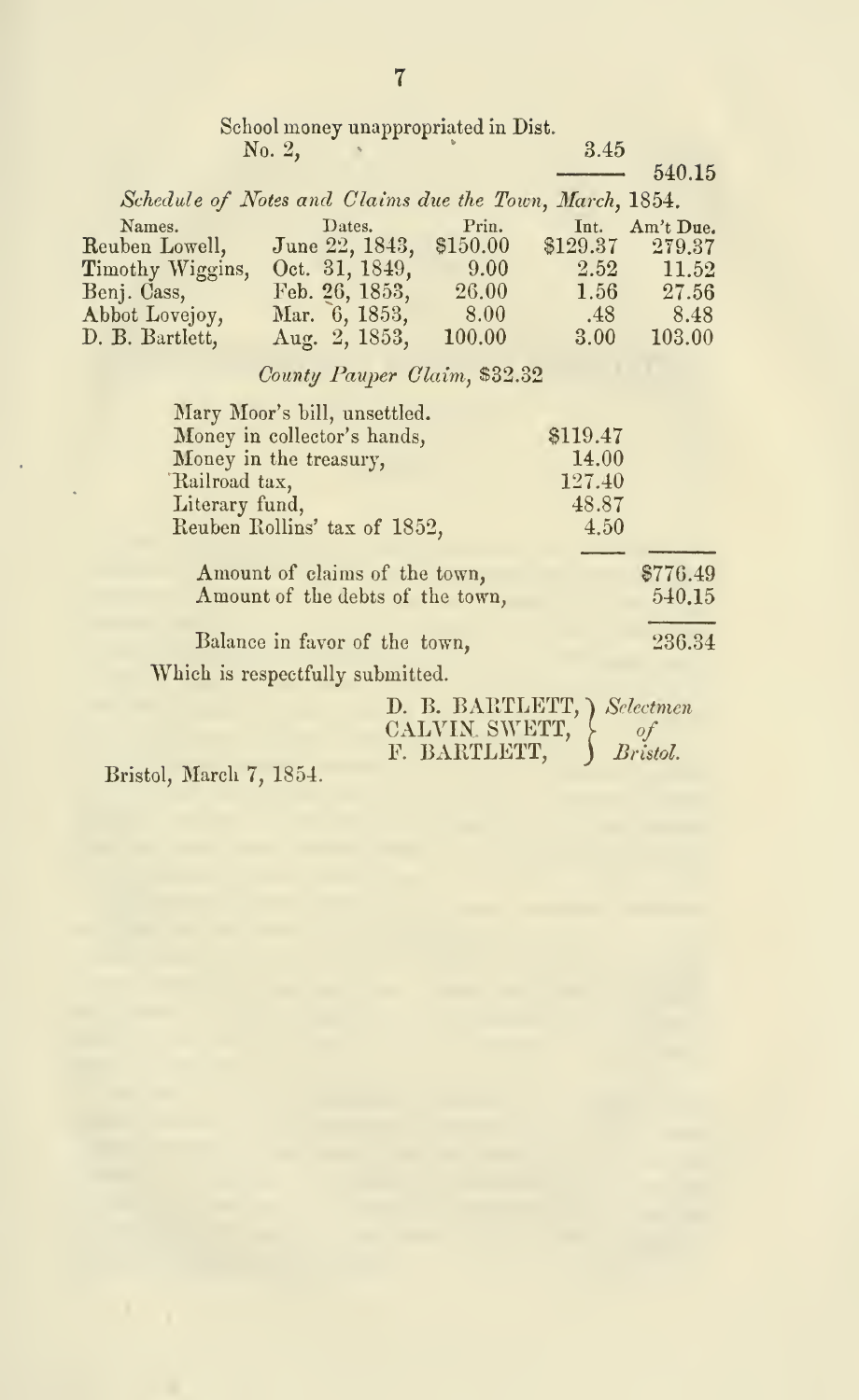ż, **CERAM POLIT**  $\mathcal{L}^{\mathcal{L}}$  $\mathcal{X}$  . l,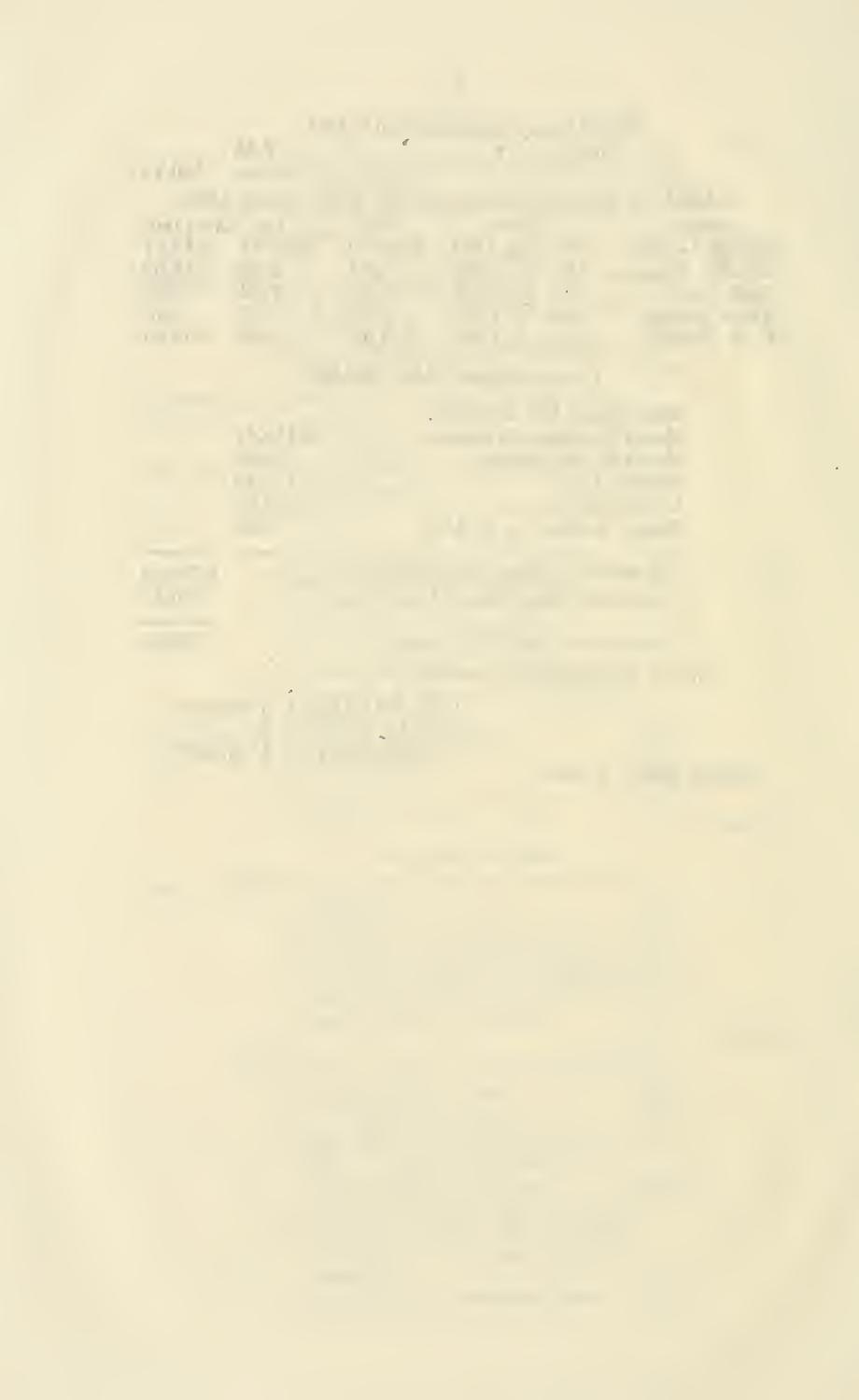### REPORT

#### OP THE

### SUPERINTENDING SCHOOL COMMITTEE

### FOR THE YEAR

### 1853-4.

In presenting the annual report of schools for the past year, your Committee would submit, that after having taken the oath of office, and examined the provisions of the law prescribing its duties, it be came necessary to ascertain the condition of the schools, the means in use, and to compare its present with its past advantages—to en deavor, if possible, the more effectually to derive for the schools the greatest amount of good, which an enlightened public sentiment, large experience, and liberal legislation have provided.

It being very generally understood that under a system of govern ment like our own, and in which all the people exercise an important and effective part in sustaining and perpetuating it, very little reliance could be placed upon it, in hope of its continuance, except in the general intelligence of an educated people.

The law has, therefore, created certain offices, prescribed the duties, and provided the means of performing them.

The Prudential Committee are to select and hire teachers, provide board, furnish fuel, make occasional repairs, notify the Superintending Committee of the commencement of the schools, and give him all such information and assistance as may be necessary for the performance of his duties.

The duty of the Suprintending Committee is to examine every person professing to teach any district school in town, visit the schools, inquire into the regulations and discipline, and make necessary suggestions ; to examine the proficiency of the scholars, and use his influence that the youth may profit by the school. He shall act in the dismission of teachers and scholars ; direct the class-books to to used, make report to the town, &c.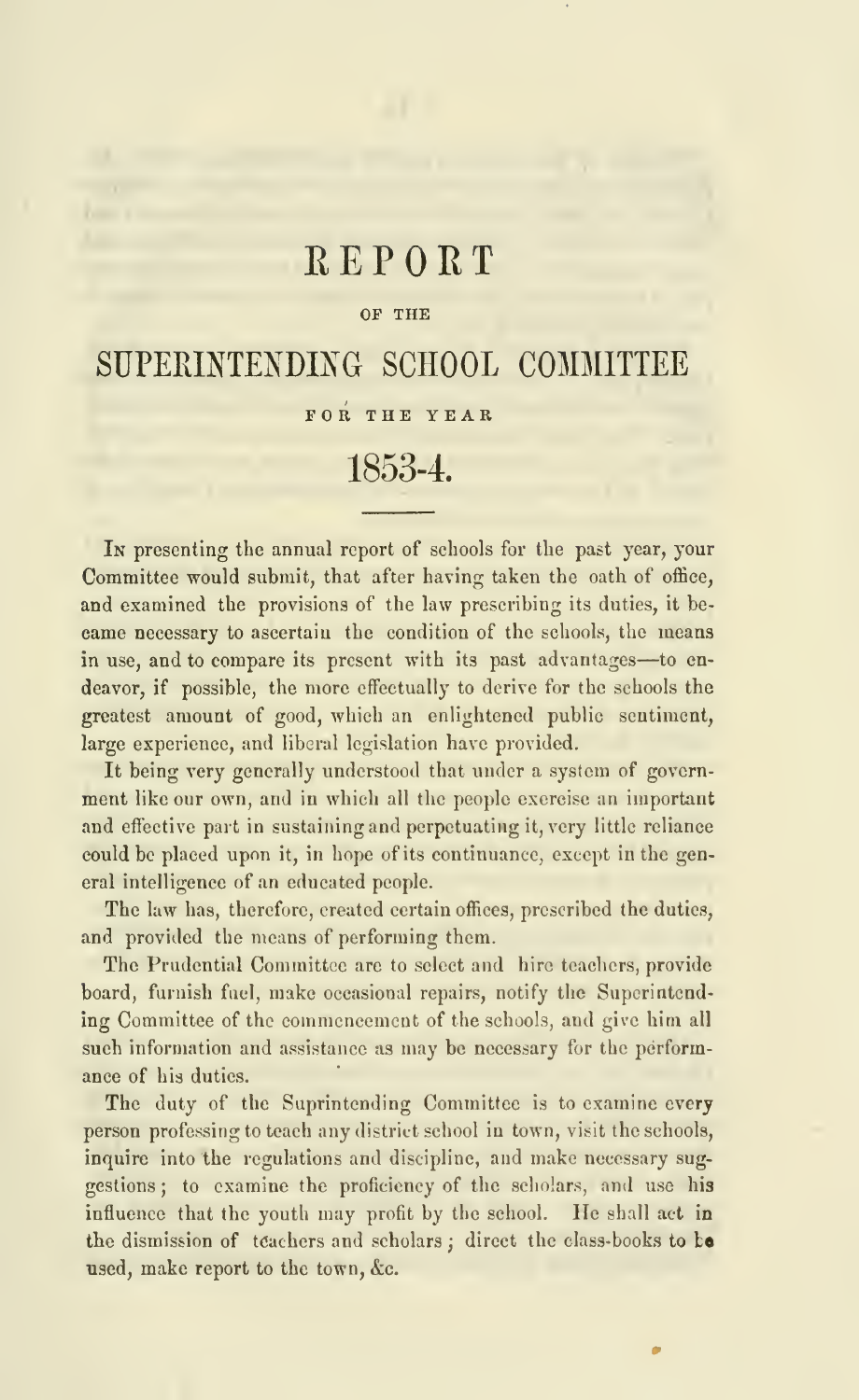The duty of the teacher is equally specific and imperative. He shall diligently impress upon the minds of the scholars the principles of piety and justice, regard for truth, love of country, humanity and benevolence, sobriety, industry and frugality, chastity, moderation and temperance, and all other virtues which are the ornament and support of human society, the blessings of liberty ; to preserve a republi can form of government, &c.

Before he is permitted to enter upon the discharge of those duties, he shall produce a certificate for the Superintending Committee, of his suitable qualifications to teach, and also evidence of good moral character. This should be done before the commencement of the school. Even then, he is not entitled to his wages, unless, at the close of the school, he has made his report to the Superintending Committee, as by the register which is furnished him.

Prudential Committees should look well to this, as any money paid over before these requisitions are complied with is paid at their own peril.

These are some of the more essential and imperative duties of committees and teachers, the exact observance of which would, in no small degree, contribute to the improvement and perfecting of a system, upon which depends the perpetuity of republican institutions and civil liberty.

The observation and experience of the past year has induced me to think that the very frequent omissions which have occurred, and often resulting in quite material inconvenience, is rather to be at tributed to an imperfect understanding of the requisite duties to be performed, than to an unwillingness to do them. It was, therefore, de termined to specify some of them particularly. For further direc tions and full enactments, reference may very readily be had by consulting the Digest of School Laws, and Reports of the Board of Education on file in the office of the clerk of each district in town.

The schools have been quite fortunate in the selection of teachers the past year; and, although in some instances the school at its close did not meet our expectations and liopes, still nothing has occurred to interrupt the usual course of its progress in any one of the eleven districts in town. All the teachers who actually entered upon their duties sustained a satisfactory and careful examination in all ele mentary studies. Some of the teachers attended a session of the Teachers' Institute.

But only a small proportion of all did so. It is quite to be regretted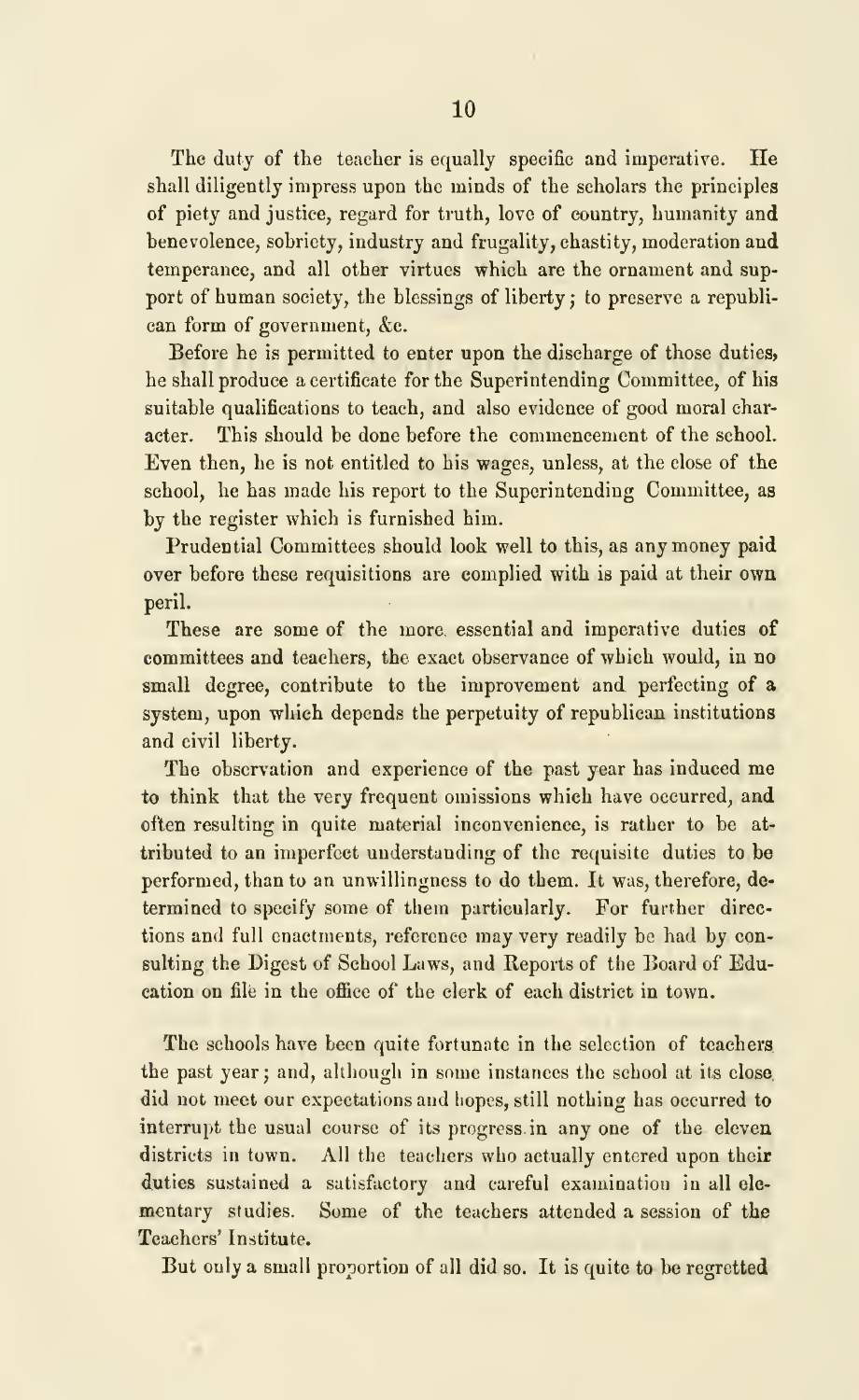that it becomes necessary to employ, or that any should attempt to teach the elements of what has never been elementarily investigated and until some other means shall be devised, it is earnestly recom mended that every person proposing to teach should avail himself of the advantages of a session at a well-directed Institute.

The amount of money appropriated for Schools the past year is quite too small; being only the amount by law required, though the omission was by mistake. It is suggested that the additional sum of two hundred dollars will be small enough, and will doubtless be voted.

The condition of the School Houses is much improved within the last few years. One new one has been built the past season, and the district would not, probably, be willing to exchange it even for several as good as the old one. Two or three others are really unfit for use.

It will, doubtless, be desirable before long to re-district the town, to meet the demands incident to the changes which have occurred in business and population ; and it requires but little argument at the present time to show that the advantages to be derived from the union of contiguous settlements, upon the principle already adopted in many towns, has many superior advantages.

The most valid objection is probably on account of the distance increased. But the matter of half a mile, or a mile, even, is hardly to be regarded in comparison with having a good School for a poor one, or perhaps none at all.

The advantages of having the School House near by, and no funds for the School, or even a short one, or a poor one, for want of more funds, would hardly be worth the pains to get it.

The schools have been visited, the progress noted, and some suggestions relating to each district are given as follows :

### DISTRICT NO. 1.

The summer term taught by Miss Susan E. Bartlett, of Hill. There was an appearance of good order, and quiet attention in this school, throughout. A small school, yet gave good evidence of im provement; and both teacher and scholars deserved much credit. Particular attention was given to reading and spelling.

### DISTRICT NO. 2.

Summer term taught by Miss Julia A. Peabody, of Topsham, Ver mont. This school has the largest number, and perhaps the great-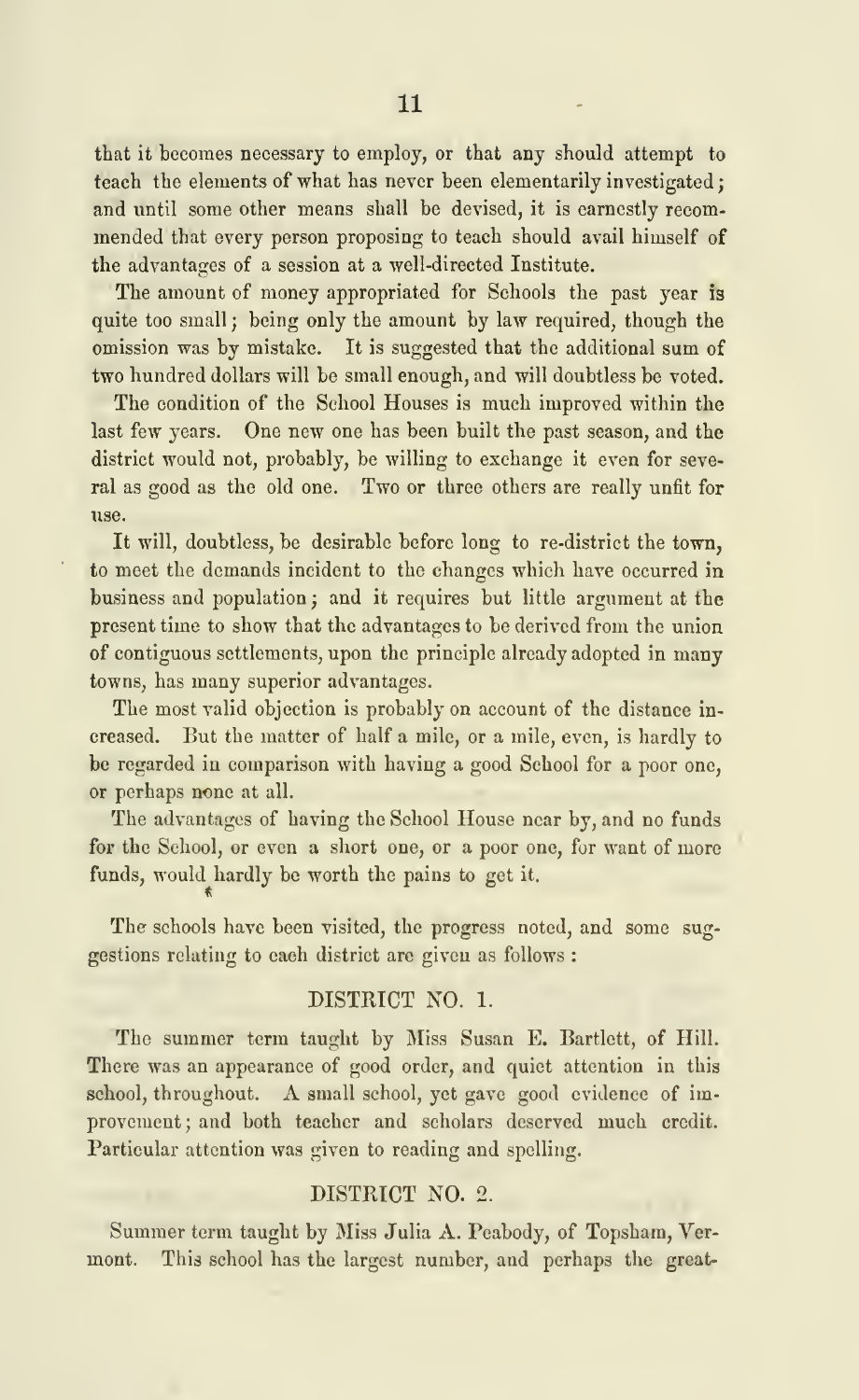est diversity of scholars ; and apparently the one the most difficult to teach successfully. The teacher, however, succeeded ultimately in organizing and managing ; and it proved to be one of the very best schools, and resulted in a good degree of interest and improvement.

The winter term, taught by Miss Emily Eaton, of Wentworth, in dicated a good degree of interest on the part of both teachers and scholars. A more efficient and energetic system might have been more favorable. Improvement, however, was quite apparent. The progress observable quite commendable. Although from previous reports there appears to have been an indifference of long standing, in both parents and scholars, the indication is more favorable. There is yet hope.

### DISTRICT NO. 3.

There was no summer term. The winter term was taught by Mr. David Plummer, of Meredith. The District have built <sup>a</sup> new and commodious house the past year ; and the teacher began in hope of seeing all the scholars zealous to do well. The result indicated that although not vicious, there is need of a careful and constant vigilance that the result shall be entirely satisfactory. The improvement was quite commendable.

### DISTRICT NO. 4.

There was only one term in this district. This was taught by Miss Sarah J. Woodman, of New Hampton. She had taught in this school before. The examination was thorough, and well sustained; <sup>a</sup> few very good scholars ; <sup>a</sup> very good school, and entitled to much credit. If warranted, would speak as well of the house^

#### DISTRICT NO. 5.

There was no summer term. The winter term was taught by Mr. Reuben Rollins, an old and experience dteacher. A good degree of interest was manifested, and commendable improvement. The house is not quite what it should be. The teacher says, "It is rather below " mediocrity, compared with what the other houses will average. It is very cold, and uncomfortable in cold weather." It is suggested that an improvement be made in this and in Districts No. 4.

### DISTRICT NO. G.

The summer term was taught by Miss Lucy Ann Hardy, of Groton. There was not enough interest in, or application to the studies yet there was very commendable progress. About an average school.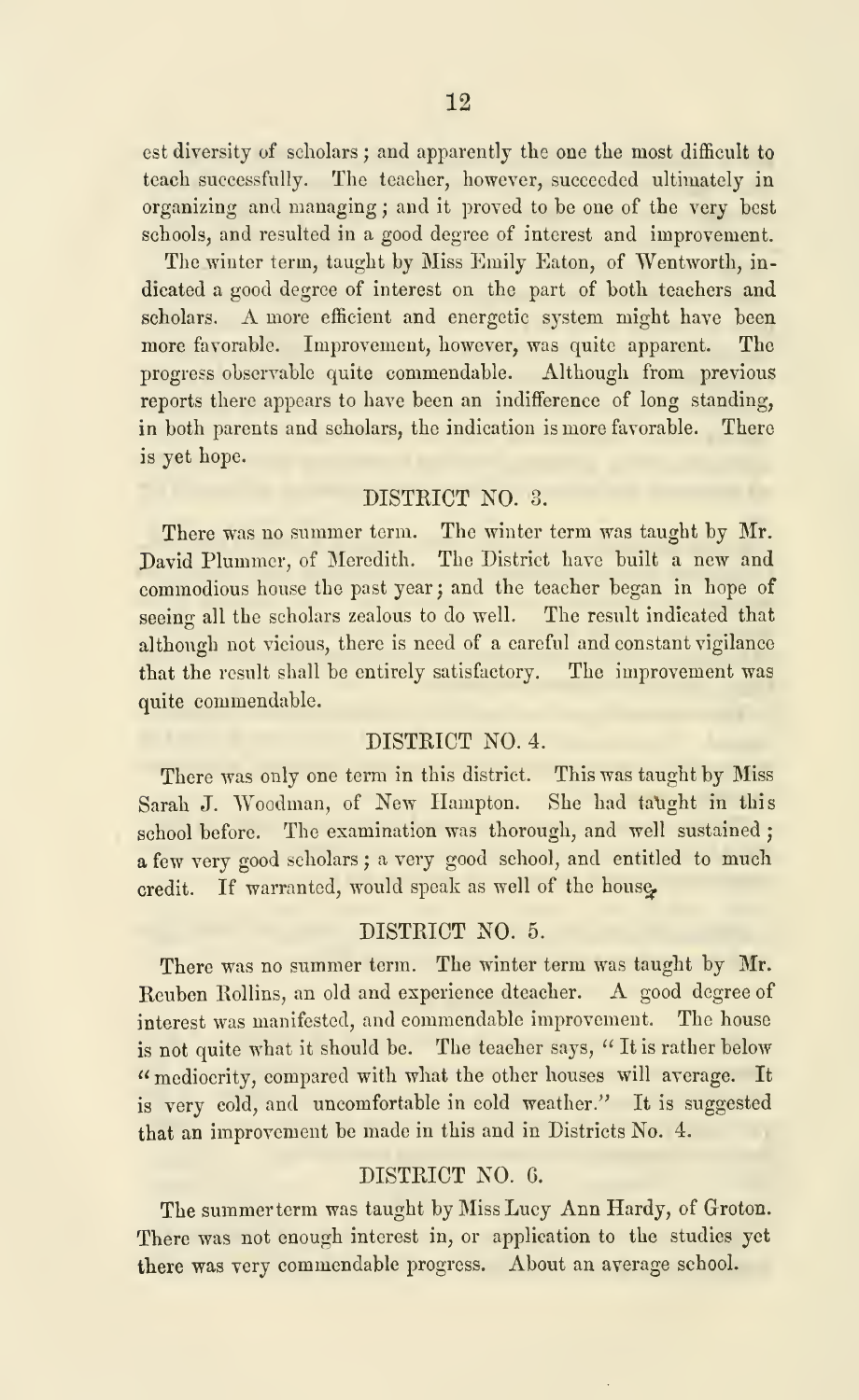The winter term was taught by Mr. A. S. Edgerly, of Meredith. The appearance of the school gave early indication of a good result. The closing examination established that it was one of our best winter schools ; a state of things quite sure to result from systematic in struction and practical analysis. Shall be glad to see him again.

### DISTRICT NO. 7.

Only one term; taught by Miss Lydia C. Bean, of Bristol. Small school; good order and attention to studies; a good black board has been procured; the house is not quite sufficient.

### DISTRICT NO. 8.

The summer term was taught by Mrs. R. E. Wells, of Bristol. School was very quiet, and there was good attention to studies. A good degree of improvement, as appears from previous reports. Order and progress very good.

The winter term was taught by Mr. Levi N. Leavitt, of Meredith. A very short term ; but they endeavored to make the best of it, and probably did so. But those who expect much can be done in three or four weeks only, would probably be satisfied after having once made the trial.

### DISTRICT No. 9.

There was no summer term. The winter term was taught by Mr. Alpheus Mitchell, of Bridgewater. One of the best regulated and most efficient schools. Zealously and actively interested, there was need of but little more to ensure success. Let him return to us again.

#### DISTRICT No. 10.

Summer term taught by Miss Maria G. Ayer, of New-Hampton. Very good order, and quiet. In reading poetry the sing song style was quite prevalent. Appearance rather idle and heedless; a sort of negative school, with some good scholars. Small progress, perhaps. The register has not been delivered to the committee.

The winter term was taught by Miss Susan D. Hazeltine, of Chester. The first appearance of the school was very much improved. The progress great. It was nearly a model school, and deserving the best commendation. In answering to the question of discipline, the teacher says :- " Upon entering the school room, this motto, 'Order " is Heaven's first law,' is placed over the door, and each pupil re $u$  quired to observe it, by *persuasion* if possible, if not, by *severer*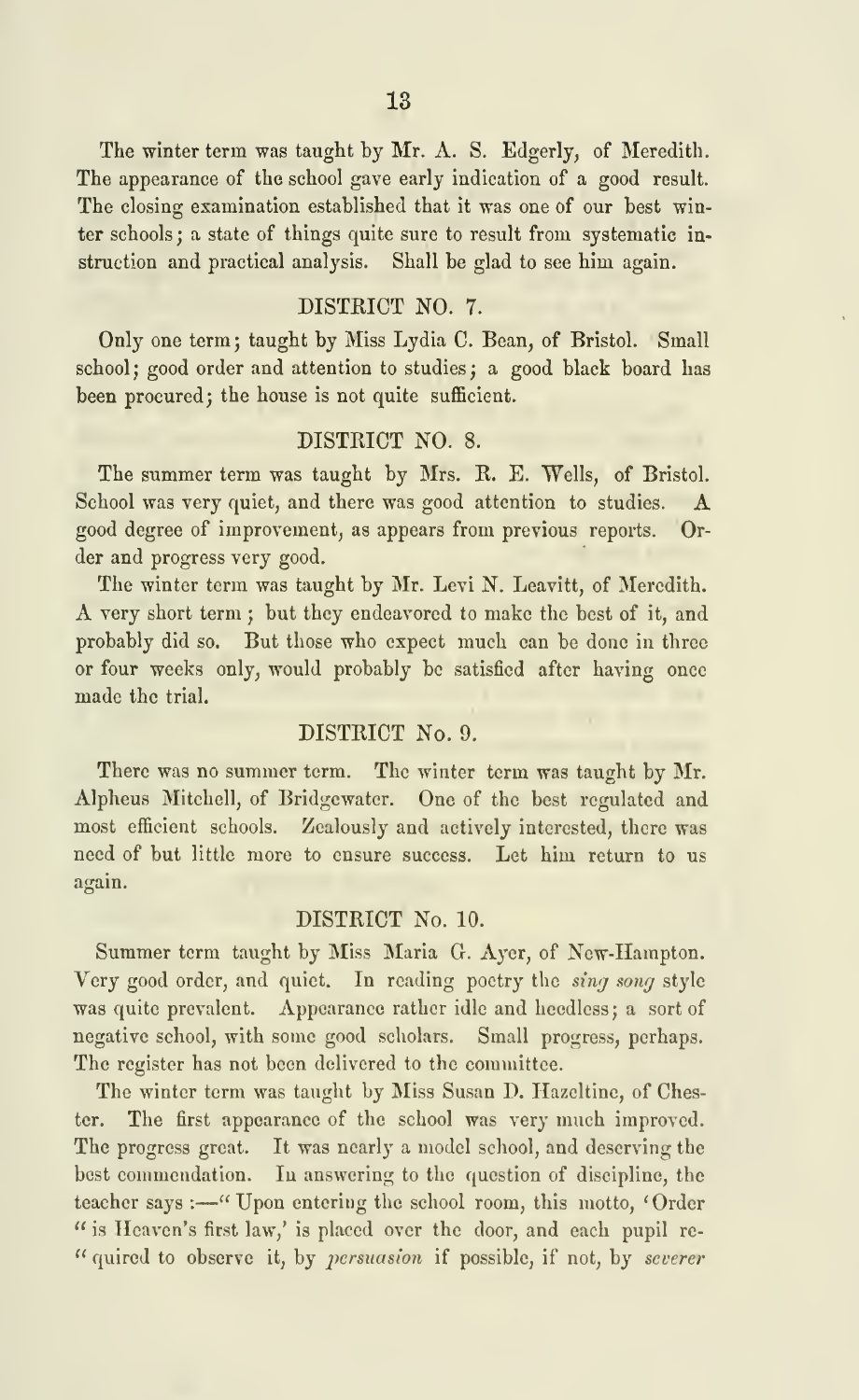$"measures.$  It seems pleasant, next, to secure the love and confi-" dence of all such as can be gained without sacrificing strict disci-" pline for the sake of pleasing. These give each scholar regular  $a$  and sufficient employment, teaches them to think, improve time, <sup>11</sup> have some definite object in view, some fixedness of purpose,—in " short, to act as rational minds should, from a sense of duty rather " than the impulse of the moment."

### DISTRICT No. 11.

There was only one term in this district, and that taught by Miss Harriette A. Wright;-a small school, and mostly small scholars. Very good progress. Some scholars rather inclined to be idle, but by being drawn by strict discipline, and incited by correct motives, this inclination is set in the right direction. Somewhat larger and im proved from last year.

In conclusion, let me urge upon the attention of parents, patrons, committees, the inhabitants of the districts, and all who are or ought to be interested for the promotion of popular and universal education—<sup>a</sup> general diffusion of knowledge, promoting the intelligence and welfare of society, and exalting the social, mental and moral capacities, that they shall hold supreme, yet associated control of physical and subordinate existence.

A table is prepared as well as the imperfect condition of the registers would furnish the means, showing many particulars not other wise appearing, and is appended to this report.

All which is respectfully submitted.

GEORGE TENNEY, Superintending School Committee.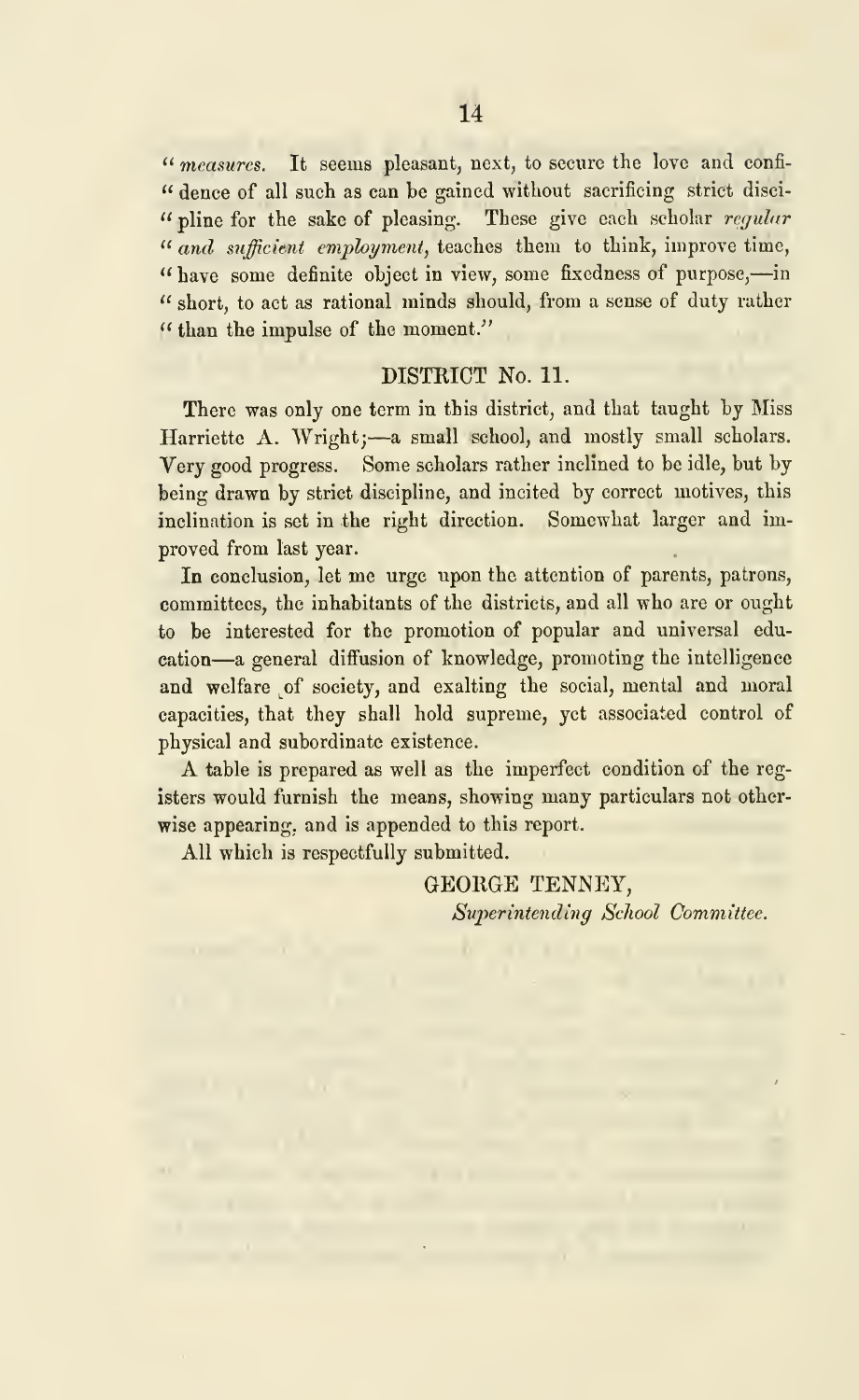| Am't paid for tuition in academies and private schools.                                                  |                                                              | <b>65.</b>                      | $134$<br>$34$                                                                                            |
|----------------------------------------------------------------------------------------------------------|--------------------------------------------------------------|---------------------------------|----------------------------------------------------------------------------------------------------------|
| Number of incorporated realingles.                                                                       |                                                              |                                 |                                                                                                          |
| Number of school houses built during the year.                                                           |                                                              |                                 |                                                                                                          |
| Number of visits by citizens.                                                                            | $\frac{1}{2}$<br>$\alpha - \omega -$                         | ١ዴ                              |                                                                                                          |
| Number of visits by prudential school committees.                                                        | न ०                                                          |                                 |                                                                                                          |
| Number of visits by superintending school committees. $\infty$ $\infty$ $\infty$                         |                                                              | $\overline{35}$                 |                                                                                                          |
| Amount appropriated for each scholar.                                                                    |                                                              | 1.52                            |                                                                                                          |
| Amount of railroad tax for support of schools.                                                           |                                                              | $\overline{\widehat{5}}$        |                                                                                                          |
| Amount of income from the literary fund.                                                                 |                                                              | 87<br>48.                       |                                                                                                          |
| Amount of income from the local funds.                                                                   |                                                              | 52.46                           |                                                                                                          |
| Amount of local funds for the schools.                                                                   |                                                              | $\overline{\mathbb{E}}$<br>874. |                                                                                                          |
| Amount contributed in board, fuel, etc., to prolong the<br>schools.                                      | 品                                                            | 4                               |                                                                                                          |
| Amount of money raised by taxes for the schools.                                                         | 32538398839<br>జీ ఇ ం <del>వ</del> ఇ తీ ఇ ఇ                  | 15<br>384.                      |                                                                                                          |
| Number of female teachers in the winter schools,                                                         |                                                              | $\overline{\mathfrak{S}}$       |                                                                                                          |
| Number of male teachers in the winter schools.                                                           |                                                              | 142                             |                                                                                                          |
| Number of female teachers in the summer schools.                                                         |                                                              | $\overline{ }$                  |                                                                                                          |
| Number of male teachers in the summer schools.                                                           |                                                              |                                 |                                                                                                          |
| Number of persons between 14 and 21 years of age that<br>can neither read nor write.                     |                                                              |                                 |                                                                                                          |
| Number of children hetween 4 and 14 years of age, not<br>attending school anywhere.                      | $\frac{1}{2}$<br>$\infty$ $-$                                | $\tilde{S}$                     |                                                                                                          |
| Number of scholars over 16 years of age, attending<br>school not less than 2 weeks.                      | $\omega\omega$ - $\omega\approx\omega$<br>$\frac{1}{2}$      | ౚ                               |                                                                                                          |
| Number of scholars between 4 and 16 years of age, at-<br>tending school not less than 2 weeks.           | <b>Abarakhara</b> a                                          | 18                              | two weeks<br>year                                                                                        |
|                                                                                                          | 25                                                           | $\overline{202}$                |                                                                                                          |
| Average attendance of scholars in winter schools.                                                        | $\tilde{\Omega} \cong \mathbb{C}$<br><b>HAIRE</b>            |                                 | School<br>durin                                                                                          |
| Average attendance of scholars in summer schools.                                                        | 53<br>827<br>79                                              | 1343                            |                                                                                                          |
| Number of scholars four years of age and upwards, at-<br>tending winter schools not less than 2 weeks.   | 88528<br>223                                                 | 243                             | per mon<br>School<br>attending<br>weeks,                                                                 |
| Number of scholars 4 years of age and upwards, attend- 으응<br>ing summer schools not less than two weeks. | និនិនិ<br>$\mathbb{S}^2$                                     | 173                             | eacher<br>Summer                                                                                         |
| Wages of female teachers a month exclusive of board and                                                  | $-10120$<br>$\sim$                                           | 63.73                           | scholars<br>School<br>ema<br>$\mathbf{Q}$<br>Ó<br>द्ध                                                    |
| Wages of male teachers a month, exclusive of board.                                                      | လယ                                                           | 67                              |                                                                                                          |
| Length of winter schools in weeks.                                                                       | $\circ$ $\circ$ $\circ$ $\circ$<br>$\mathbb{Z}$ $\mathbb{Z}$ | $\frac{1}{2}$                   | of<br>á<br>the                                                                                           |
|                                                                                                          |                                                              | is                              | appropriated<br>attendance<br>attendance<br>Whole number of<br>wages<br>wages<br>$\overline{\mathbf{a}}$ |
| Length of summer schools in weeks.                                                                       | 80 CM                                                        | $\frac{1}{2}$                   | of                                                                                                       |
| Whole number of different scholars 4 years of age and e S                                                | ದಿ ಜ                                                         |                                 |                                                                                                          |
| upwards, attending school not less than 2 weeks.                                                         |                                                              | 348                             | verage<br>verage<br>perage<br>verage<br><b>Lanomy</b><br>ength                                           |
| Districts.                                                                                               | $-2000000000$                                                |                                 |                                                                                                          |